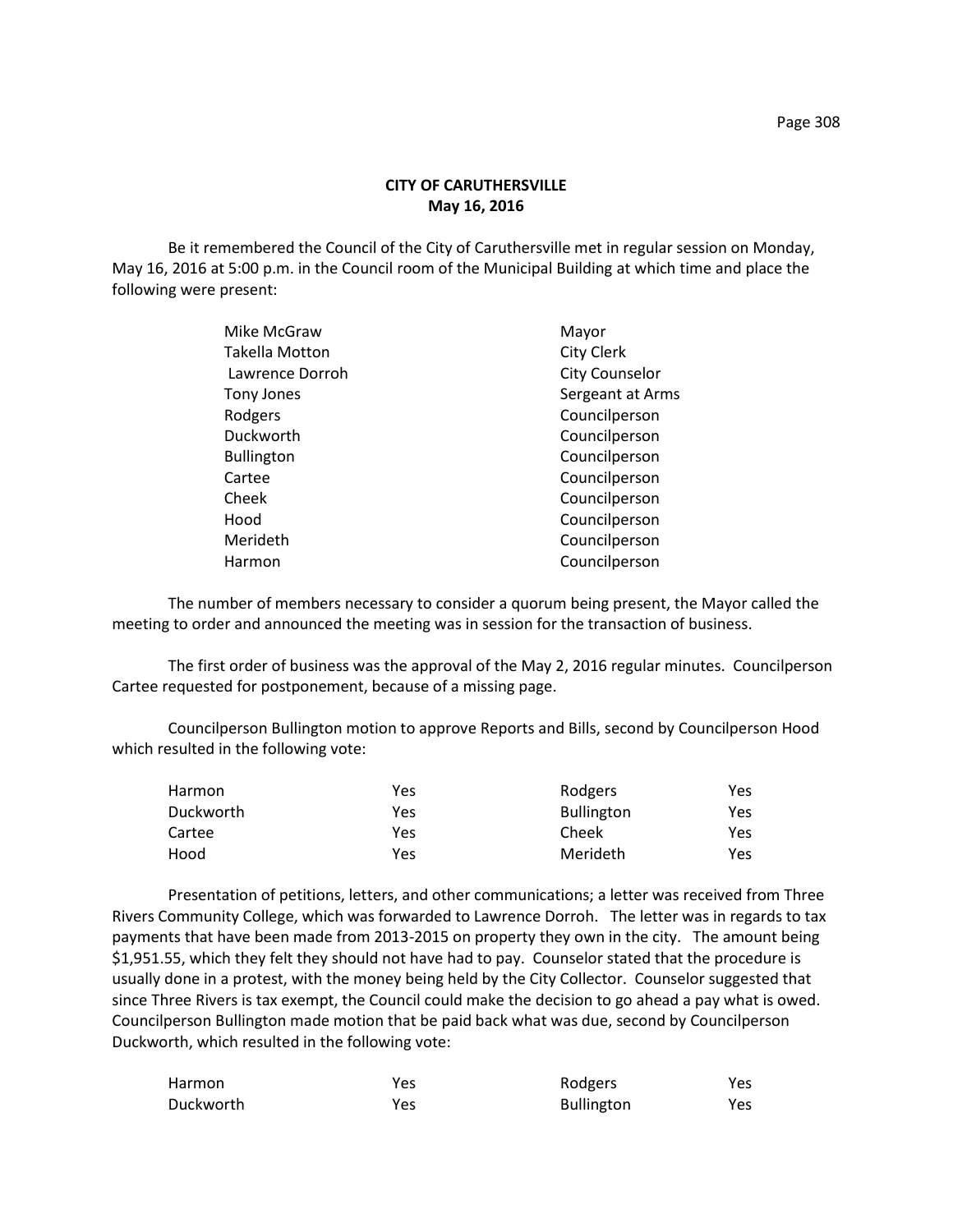Page 309

| Cartee | Yes | Cheek    | Yes  |
|--------|-----|----------|------|
| Hood   | Yes | Merideth | Yes. |

Under unfinished business; Councilperson Harmon asked if there had been a response made to the auditors in regards to the City's audit of June 2014-July 2015. The Mayor stated that Vonda Davis stated that a written response was not required and that the other issues would have to be discussed in closed session.

The Mayor's report; Mike Deren, with GBS, will be conducting open enrollment on May 25<sup>th</sup>, 2016 at 6:00 a.m., 9:00 a.m. 10:30 a.m., and 12:00 a.m. He will be discussing the two plan types, Base Plan and Buy Up. The City will retain its class 4 and 4 within 5 miles of the fire department. The Republic contract is down to one item, the fuel surcharge, once its' decided upon, then the contract will be in order. The RFQ of A2h was selected for the roof of the Cupples Building, and they will be here May 25, 2016. The RFQ of Horner Shifrin was selected for the HVAC for the Recreation Center, and they were here May 9, 2016 to conduct the engineering study. The Marlar Loop has been revised and goes from 4<sup>th</sup> and Grand to Marlar to Taven, and discussion will be at later date about going to Wal-Mart.

Waters and Associates provided maps of the streets that would improve the drainage problem. Jason anticipated the work taking 10 days to complete at a cost of \$21,000, and has agreed to accept payment in July if work is completed by the fiscal year of June 30, 2016. John Chittenden also recommends looking at the flooding on West 10<sup>th</sup>. Councilperson Harmon motion for the drainage project to be a part of the 2016-2017 budget at \$21,000; with the West side at 7,200 feet, and the East side at 2,300 feet, second by Councilperson Bullington, which resulted in the following vote:

| Harmon    | Yes | Rodgers           | Yes |
|-----------|-----|-------------------|-----|
| Duckworth | Yes | <b>Bullington</b> | Yes |
| Cartee    | Yes | Cheek             | Yes |
| Hood      | Yes | Merideth          | Yes |

The Spring Cleanup continues from May 16 to May 20, 2016, and the City will pick up throughout the year. Greg Baer of G&C viewed the scope of the work for Lincoln and  $18<sup>th</sup>$  where the sewer collapsed. The emergency situation can be handled through a change request in the amount of \$46,300. Councilperson Cartee motion to approve the Lincoln Project to be taken out of Sewer Extension, second by Councilperson Harmon, which resulted in the following vote:

| <b>Harmon</b> | Yes | Rodgers           | Yes |
|---------------|-----|-------------------|-----|
| Duckworth     | Yes | <b>Bullington</b> | Yes |
| Cartee        | Yes | Cheek             | Yes |
| Hood          | Yes | Merideth          | Yes |

Senator Roy Blunt mobile office will be at City Hall on Wednesday, May 25, 2016 at 10:00 a.m. to 11:00 a.m. to address any federal issues that anyone may be concerned about. There have been complaints about 4 wheelers riding through the cemetery, which is illegal. There have been complaints of underage children operating golf carts and UTVS. You have to be 16 years of age with a license and the vehicle has to be insured; 4 wheelers are illegal to drive on the streets.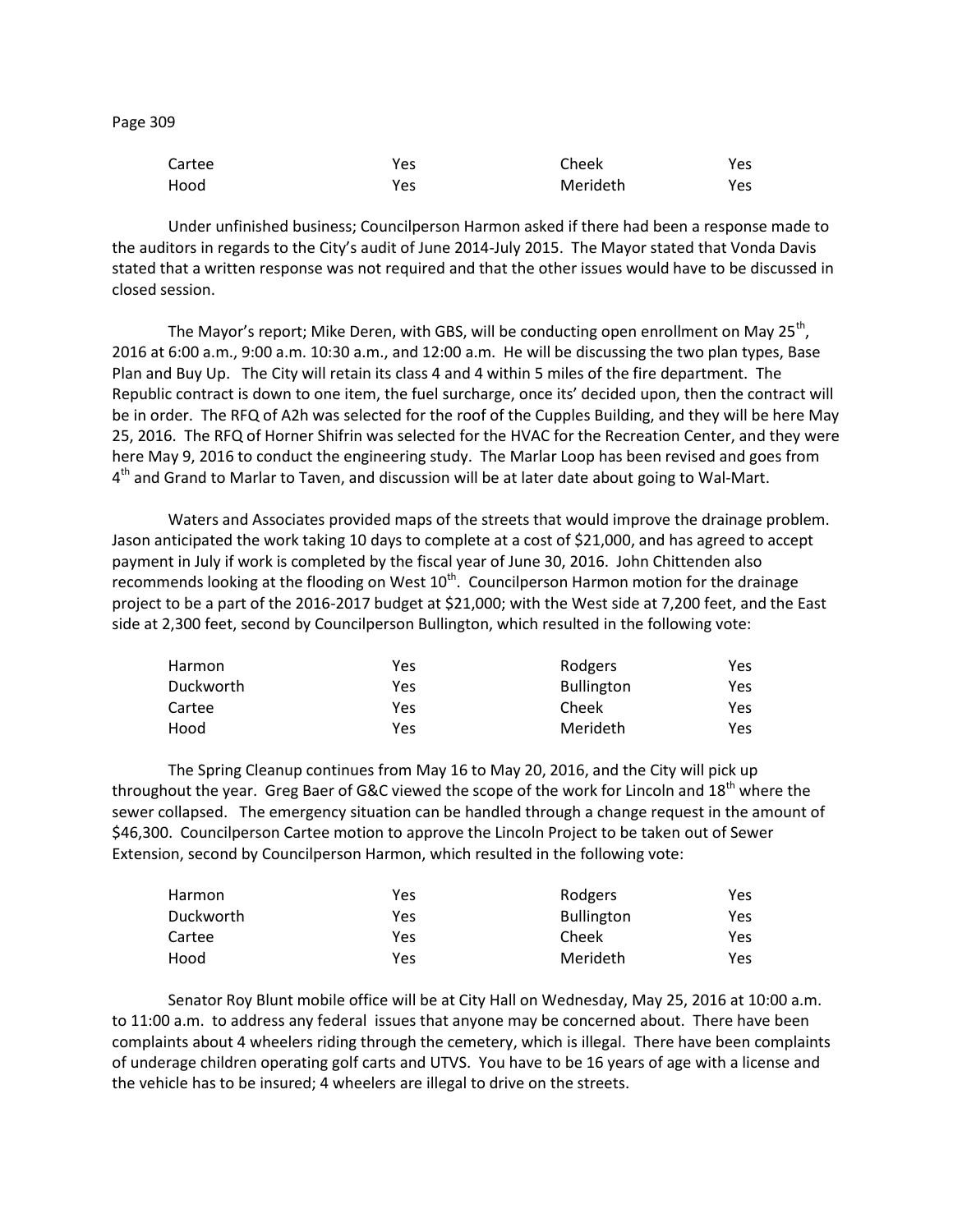Councilperson Cartee reported 8 fire calls from May 3 to May 16, 2016. On May 3,  $6<sup>th</sup>$  and Ferguson a vehicle fire with moderate damage to engine; May 3, on I-55/412 a vehicle accident; May 4, on 707 Truman there was a structure fire with moderate damage; May 4, on East  $18^{th}$  a minor fire under a carport; May 5, on Hickory, there was a fire alarm sounding; May 7, on East 19<sup>th</sup>, a lawn mower struck a gas meter; May 14, at Taven Apts. a candle burned inside of a pan causing a smoke odor; and on May 16, on East  $14<sup>th</sup>$  there was a fire alarm sounding. ISO announced that the Public Protection Classification will be a class 04/4X effective August 1, 2016. SEMA Coordinator, Mark Winkler will be here on May 25, 2016 to update the Cities all Hazards Emergency Operations Plan. The Promulgation Statement will be available at the next meeting to be signed by all the council members.

Tony Jones reported that he had received a complaint about the officers picking on individuals parked in French Park. He stated that there is no parking allowed in any of the parks, that they have park in the designated areas. Steve Motton asked if there could possibly be any additional parking, especially with the softball season approaching. Terry Rushing will be marking off an area for additional parking. Councilperson Rodgers asked if the parking hours are still the same, Tony Jones stated that no one should be in the park after 9:00 p.m. Tony also stated that there are programs that are trying to do things in the park to keep the kids off the streets, which is great.

Paul Shaw reported for Water & Sewer; the South Ward leak has been repaired. Ditchwitch will be here Tuesday to repair the trencher. There will be a crew in Friday to replace valves on fire hydrants. The clarifier repairs have been made, and the catwalk repairs will be made this week.

 Terry Rushing reported that the Spring Cleanup is ongoing, and they assisted the Water department with a leak. The art walls were taken down at the Armory, with assistance from the Water department in preparation for the stripping and waxing of the floors. The tractor scheduled date of arrival is June 1, 2016, and it will take a couple of days to add the hydraulics. There has been follow up of letters with Code Enforcement that were sent out, and have received a few additional complaints on some properties.

Keith Davis reported that the ball season will be ending June 9, 2016, and have set some tournament dates. A mill mix was put down at French Park in preparation for softball games. The summer hours will begin after Memorial Day for the pool area. Nick Cartee stated that he had met with the Wellness Coordinator with trying to get some summer sports underway such as flag football. Nick stated that the school breakfast program has been successful. Councilperson Rodgers asked about the handball courts, Keith stated that he had talked with Ms. Jordan from PIN, and they're looking at working with Parks & Recreation. They will be looking possibly at ADA park benches, water fountains, exercise equipment, etc. Councilperson Rodgers made mention of possible green spaces on the City's vacant lots as part of PIN's community initiative.

Teresa Tidwell reported that the Library as part of its Summer Reading Program will be contacting people to come a read for 30 minutes silently for their Rock-A- Read-A-Thon. It will start May 31, 2016 at 10:00 a.m. through July 28, 2016, on Tuesdays. The library also received \$438 from the state for the purchase of materials. In an effort to stop the summer slide with the students, Ms. Tidwell along with the Elementary and Middle School Librarians met. They got applications out to make sure the students have library cards to access e-books or to come in and check out books. The library received a state aide check in the amount of \$438 for the purchase of materials.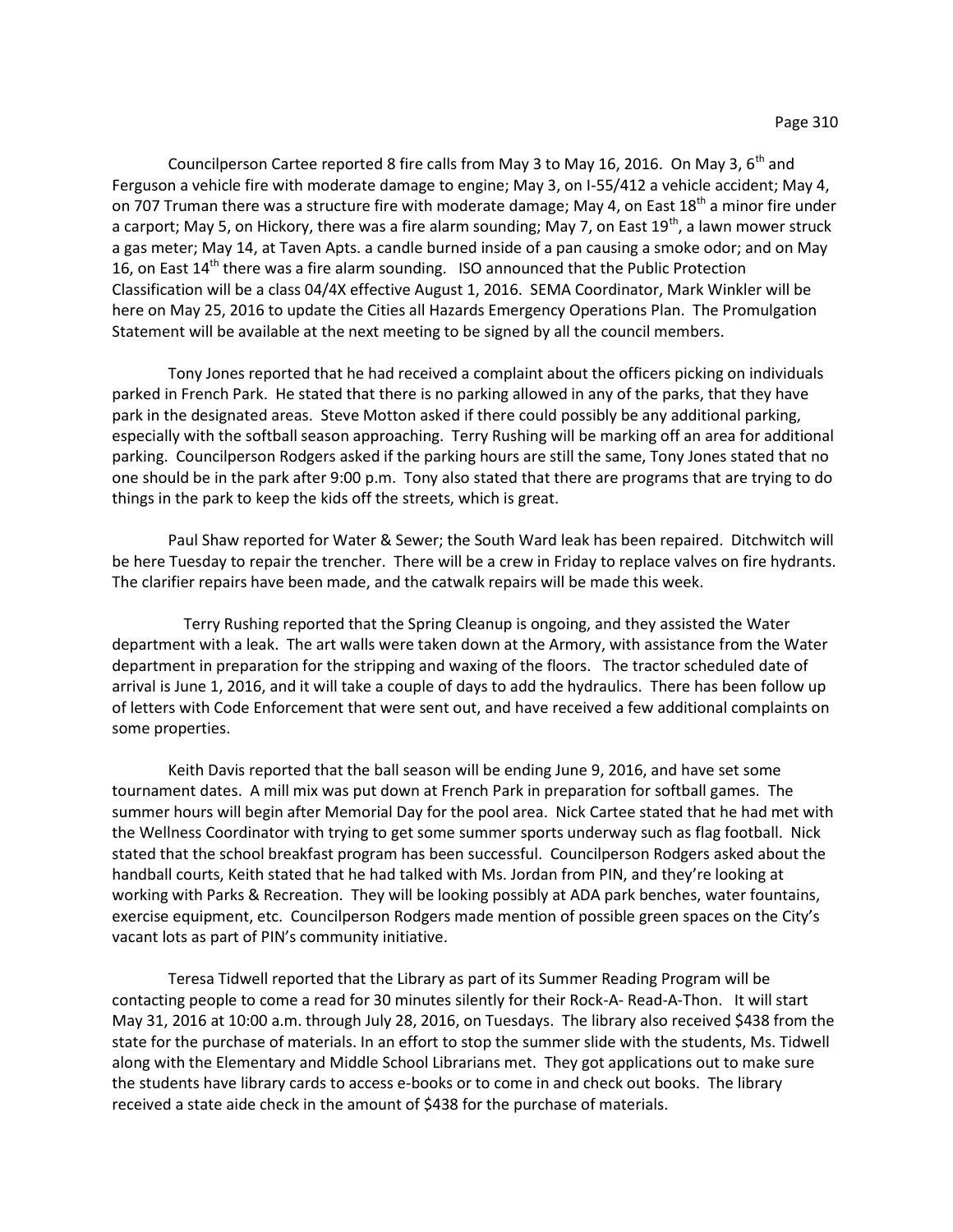## Page 311

The Insurance Committee reported that bid packages are available and bid notices have been posted for workmen compensation, the deadline for submission is June 16, 2016. The Finance Committee will be meeting after the regular meeting and the Department head budgets will need to be submitted before June 6, 2016.

Business from the floor; Lillie Wilbourn had questions about the rental application for the Armory. The deposit is \$300 and the rental is \$300, and the deposit will be returned if there's no damage to the building. The other fees are obsolete and the application needs to be revised.

Steve Motton read a proposal from Concerned Citizens of Caruthersville. The concern is ADA approved water fountains and seating for the entire park system. They are also concerned about Ward 1 being a viable and marketable region for potential housing investors and business owners. The request is for the rezoning of the following areas of Ward 1:

- 1)  $18^{th}$  and Adams, North on the West side of Adams, northward and ending at 1200 Adams, to the East side of Hickory going south and ending at  $18<sup>th</sup>$ , and beginning at the North side of 18 and ending at the south side of East  $12^{th}$ , the entire area being changed from I-2, heavy industirial to C-1, which is a limited group of light commercial and specific service activities.
- 2) South side of East  $10^{th}$  and Belle southward on Adams to East  $15^{th}$  which will circle around and continue to East  $10^{th}$  in the block of East  $10^{th}$  with the entirety of the area changed from I-2 to C-1.
- 3) North side of East 9<sup>th</sup> and East side of Maple northward to East 7<sup>th</sup> going East on 7<sup>th</sup> to 7<sup>th</sup> and Chaffin, and West Chaffin turning into East  $9<sup>th</sup>$  with this section being R-5, a two-family residential and C-1. The intent of this provision is to ensure that manufactured homes are compatible with other dwellings in residential areas and meet construction placement and architectural standards while providing an alternative means of affordable home ownership.

Councilperson Duckworth made motion to refer the proposition of the rezoning to the Planning and Zoning Commission for study and recommendation for the Council to address, second by Councilperson Cartee, which resulted in the following vote:

| Harmon    | Yes | Rodgers           | Yes |
|-----------|-----|-------------------|-----|
| Duckworth | Yes | <b>Bullington</b> | Yes |
| Cartee    | Yes | Cheek             | Yes |
| Hood      | Yes | Merideth          | Yes |

Ella Coleman commended Terry Rushing for the operation of the street sweeper on the East side of town. Ms. Coleman wanted to know what was going to be done about Bob Churchill properties, particularly the building across from Wal-Mart. It was stated that the derelict vehicles could be addressed and appearance of a junk yard could fall under state regulations. The best outcome would be Municipal Court and maybe Civil Court. Steve Motton made mention of B&H not abiding by their contractual agreement in regards to fencing. Counselor Dorroh will be sending a letter reminding of their conditional agreement. The building that is adjacent also has issues, and need to be addressed. There was discussion of a Code Enforcement Officer particularly with law enforcement background. Councilperson Bullington and the Mayor will be researching for a salary schedule and the best resources. Councilperson Rodgers wanted to know the hours of the City Collector, because she had been approached by people needing merchant license for merchant stands. The hours at this time are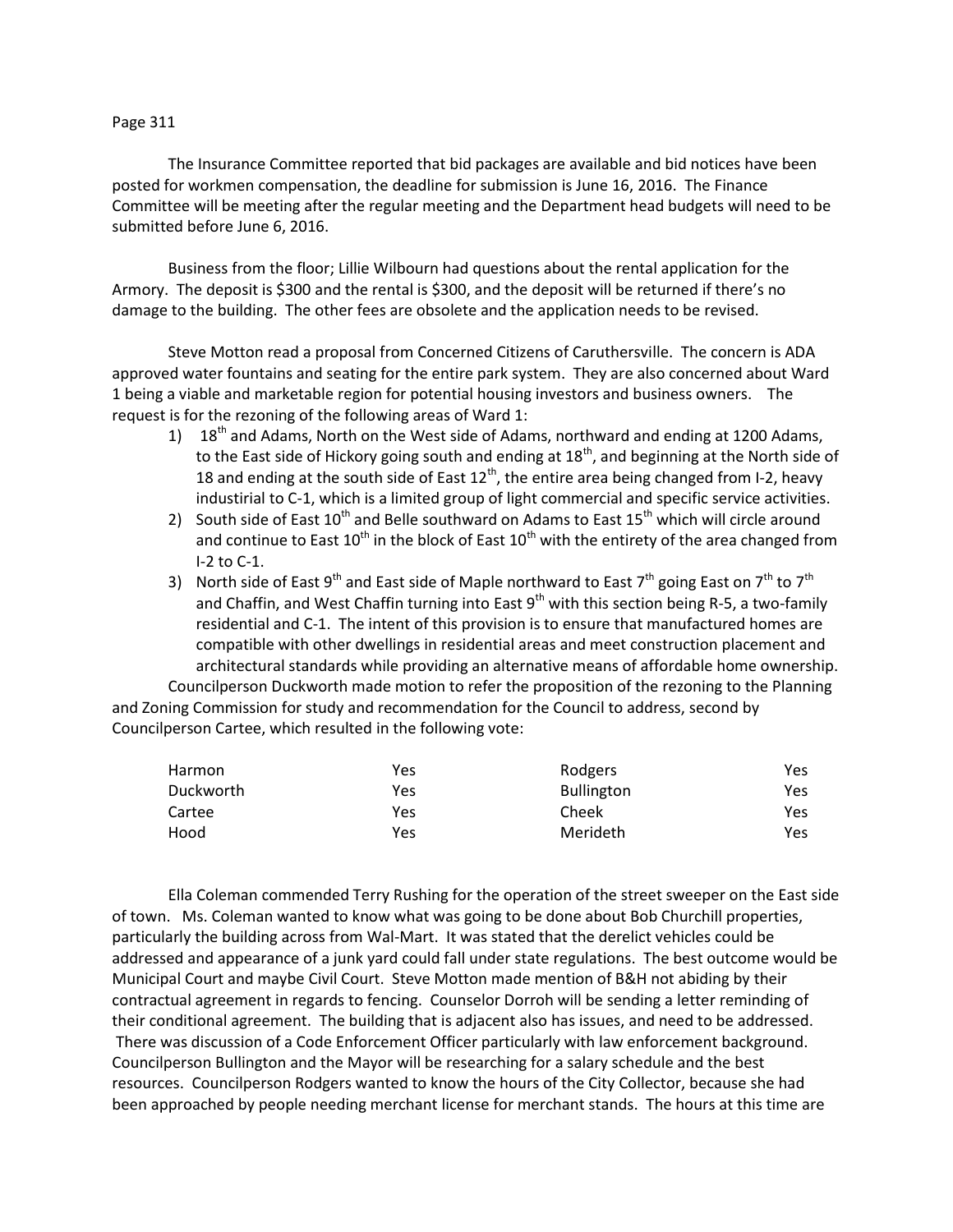from 8:00 a.m. to 12:00 p.m., and there's usually a note on the door displaying the hours. Councilperson Bullington wanted to know if the camper trailers that are set up across from McDowell and McMillen and by the Catholic Church were legal. Counselor stated that they were not, not to the point of setting up living quarters. Emma Campbell stated that she appreciated the people that have been attending the Council meetings of late, that it made a big difference in voices being heard.

New business; the Mayor had a few more appointments that needed to be made, and recommended the following appointments: Takella Motton/ City Clerk, Lawrence Dorroh/ City Attorney, and Christina Wade/ Planning and Zoning. Councilperson Harmon motion to approve the appointments, second by Councilperson Hood, which resulted in the following vote:

| Harmon    | Yes | Rodgers           | Yes |
|-----------|-----|-------------------|-----|
| Duckworth | Yes | <b>Bullington</b> | Yes |
| Cartee    | Yes | Cheek             | Yes |
| Hood      | Yes | Merideth          | Yes |

Introduction of bills and ordinances; the Mayor stated the ordinance had been posted and now there needed to be a motion for the first reading.

## **BILL NO. 2016-4 ORDINANCE NO. 2016-4**

# **AN ORDINANCE AMENDING ARTICLE II OF CHAPTER 230 OF THE CODE OF ORDINANCES OF THE CITY OF CARUTHERSVILLE TO ESTABILISH NEW REGULAIONS REGARDING THE COLLECTION OF GARBAGE, REFUSE, AND YARD WASTE.**

The second reading was made for the ordinance.

The question is will the bill become law. Councilperson Harmon motion for the approval, second by Councilperson Bullington, which resulted in the following vote:

| Harmon    | Yes | Rodgers           | Yes |
|-----------|-----|-------------------|-----|
| Duckworth | Yes | <b>Bullington</b> | Yes |
| Cartee    | Yes | Cheek             | Yes |
| Hood      | Yes | Merideth          | Yes |

Councilperson Cartee motion to go into closed session for the discussion of personnel issues, second by Councilperson Bullington, which resulted in the following vote:

| Harmon    | Yes | Rodgers           | Yes |
|-----------|-----|-------------------|-----|
| Duckworth | Yes | <b>Bullington</b> | Yes |
| Cartee    | Yes | Cheek             | Yes |
| Hood      | Yes | Merideth          | Yes |

Upon returning from closed session, Councilperson Harmon motion to go into open session, second by Councilperson Cartee, which resulted in the following vote: